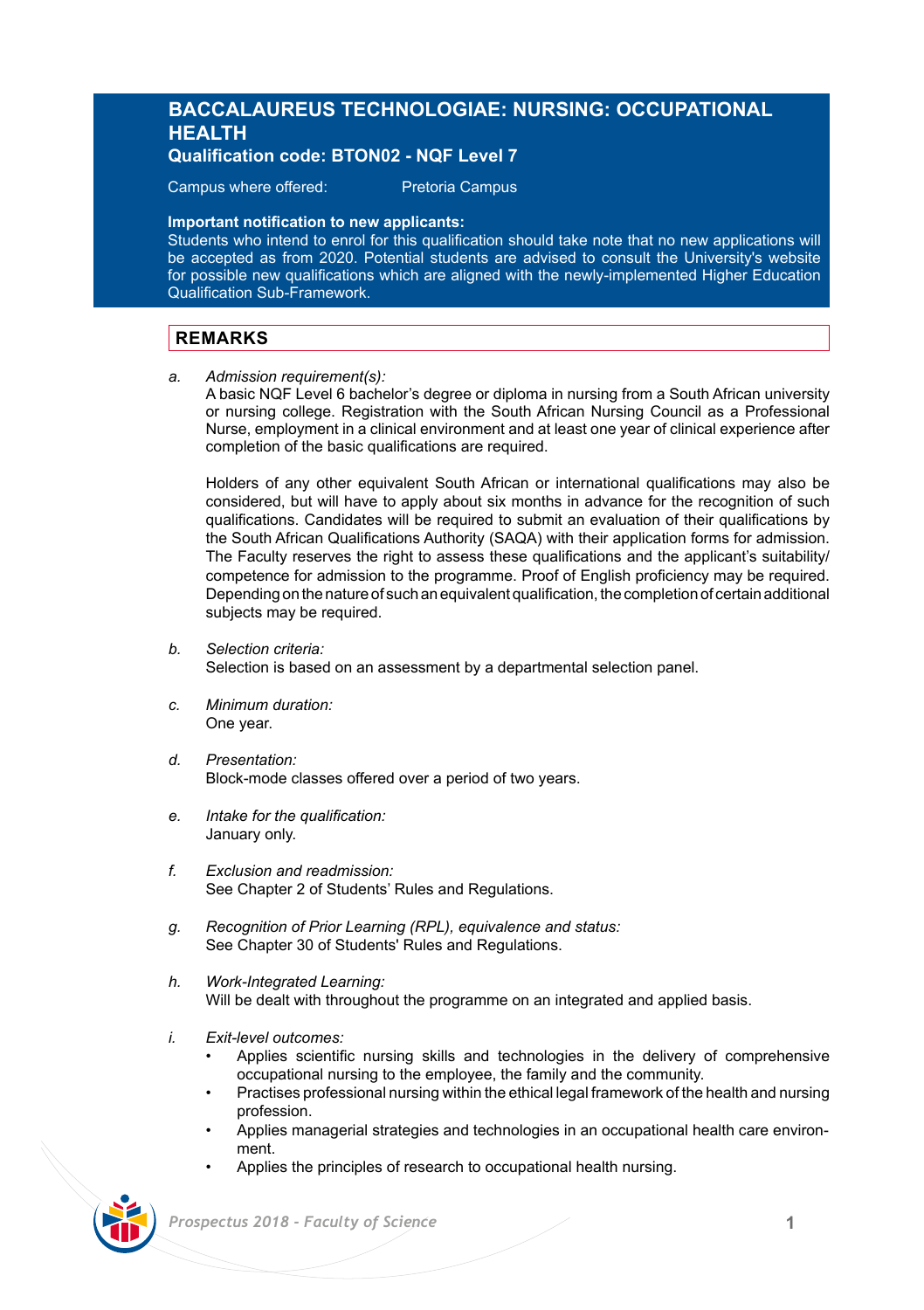*j. Subject credits:*

Subject credits are shown in brackets after each subject.

# **CURRICULUM**

## **SUBJECTS PRINTED IN BOLD ARE NOT FOR REGISTRATION PURPOSES.**

| <b>FIRST YEAR</b>                             |                                                                                     |                                 |                                |
|-----------------------------------------------|-------------------------------------------------------------------------------------|---------------------------------|--------------------------------|
| <b>CODE</b>                                   | <b>SUBJECT</b>                                                                      | <b>CREDIT</b>                   | <b>PREREQUISITE SUBJECT(S)</b> |
| NMG40AT<br>NRH100T<br>OCH400T                 | Nursing Management IVA<br>Nursing Research I<br>Occupational Health IV              | (0,075)<br>(0, 150)<br>(0, 350) |                                |
|                                               | TOTAL CREDITS FOR THE FIRST YEAR:                                                   | 0,575                           |                                |
| <b>SECOND YEAR</b>                            |                                                                                     |                                 |                                |
| <b>CODE</b>                                   | <b>SUBJECT</b>                                                                      | <b>CREDIT</b>                   | <b>PREREQUISITE SUBJECT(S)</b> |
| NMG40BT<br>OCN400T                            | Nursing Management IVB<br><b>Occupational Health Nursing IV</b>                     | (0.075)                         | Nursing Management IVA         |
| OCN40PT<br>OCN40QT                            | Occupational Health Nursing: Theory IV<br>Occupational Health Nursing: Practical IV | (0, 175)<br>(0, 175)            |                                |
| TOTAL CREDITS FOR THE SECOND YEAR:<br>0,425   |                                                                                     |                                 |                                |
| TOTAL CREDITS FOR THE QUALIFICATION:<br>1.000 |                                                                                     |                                 |                                |

# **SUBJECT/MODULE INFORMATION (OVERVIEW OF SYLLABUS)**

The syllabus content is subject to change to accommodate industry changes. Please note that a more detailed syllabus is available at the Department or in the study guide that is applicable to a particular subject/module. On 01 August 2017, the syllabus content was defined as follows:

# **N**

## **NURSING MANAGEMENT IVA (NMG40AT) CONTINUOUS ASSESSMENT**

## *(Subject custodian: Adelaide Tambo School of Nursing Science)*

Leadership versus management. Health service management. Dynamics of Nursing Practice: Ethos of nursing and professional practice, health services dynamics, principles and methods of communication, in-service training and adult teaching principles. (Total tuition time: ± 88 hours)

## **NURSING MANAGEMENT IVB (NMG40BT) PRACTICAL EXAMINATION**

### *(Subject custodian: Adelaide Tambo School of Nursing Science)*

Human resource management. Labour relations. Overview of public administration and project management. Work-integrated learning. (Total tuition time: ± 88 hours)

# **NURSING RESEARCH I (NRH100T) CONTINUOUS ASSESSMENT**

*(Subject custodian: Adelaide Tambo School of Nursing Science)*

The research process. Research strategies. Research problem identification and formulation. Literature review. Formulation of a hypothesis or central theoretical statement. Research design. Data collection and analysis. Selection of a population and sampling techniques. Communication skills. Nursing theories. (Total tuition time: ± 66 hours)